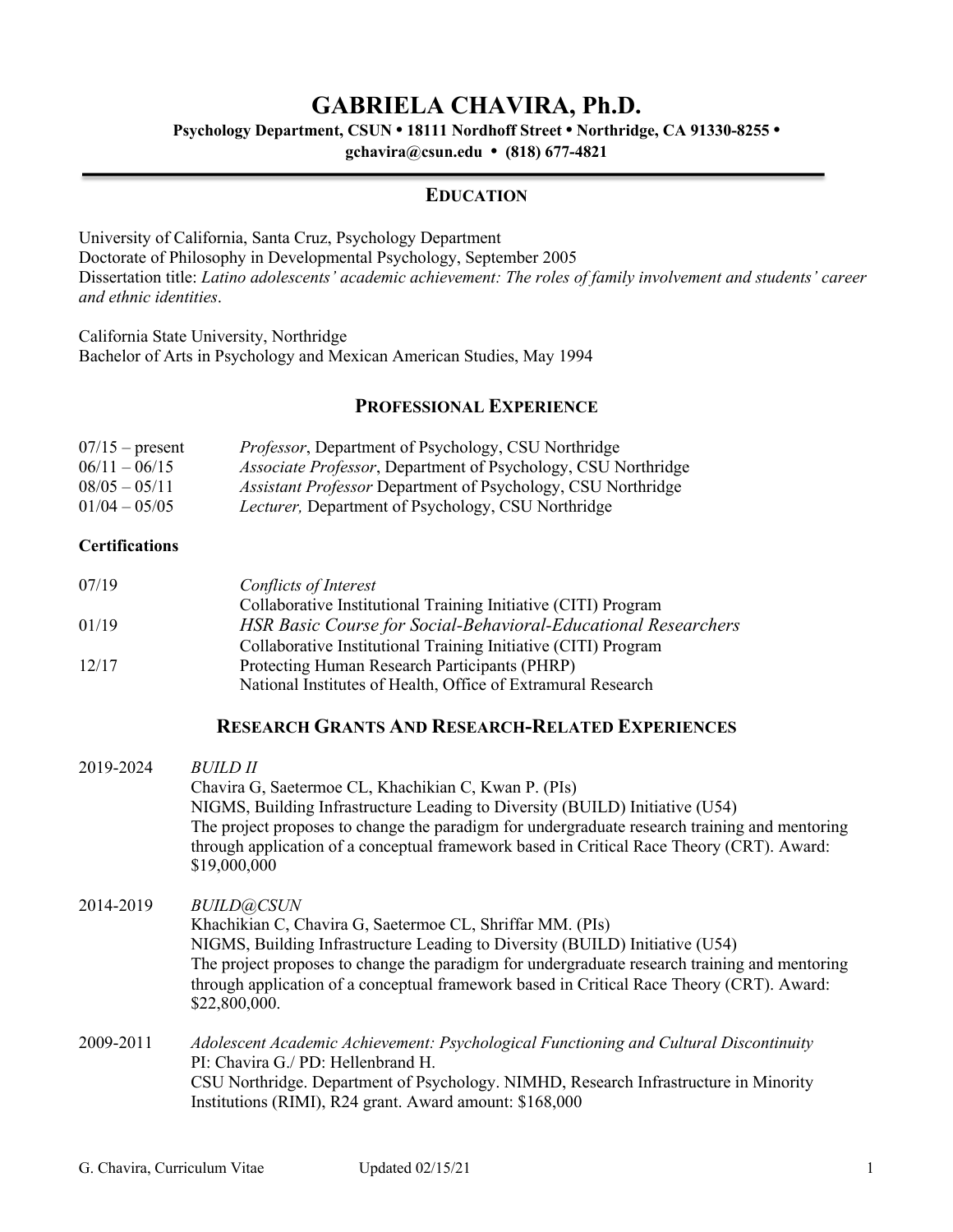## **RESEARCH GRANTS AND RESEARCH-RELATED EXPERIENCES (CON'T)**

| 2006-2011 | Pathways to College for Latino Youth                                                                                                                                                                                                          |
|-----------|-----------------------------------------------------------------------------------------------------------------------------------------------------------------------------------------------------------------------------------------------|
|           | PD: Saetermoe CL. Mentor: Chavira, G.                                                                                                                                                                                                         |
|           | CSU Northridge. Department of Psychology. National Institutes of Health/ Career Opportunities in                                                                                                                                              |
|           | Research Undergraduate Research Training Program. Funded: \$5,000                                                                                                                                                                             |
| 2008      | PI: Chavira, G.<br>CSU Northridge. Department of Psychology. AB 540 Challenges and Resources of Undocumented<br>College Students. College of Social and Behavioral Sciences, Faculty Summer Research Support<br>Competition. Funded: \$1,200. |
| 2007      | PI: Chavira, G.<br>CSU Northridge, Department of Psychology. College Knowledge, Family Involvement, and Latino                                                                                                                                |

*Achievement Project.* College of Social and Behavioral Sciences, Faculty Summer Research Support Competition. Award amount: \$ 5,500.

#### **PUBLICATIONS** (\* denotes student co-authors)

- *1.* Ashcroft J, Jaramillo V, Villaseñor V, Brockman E, Byrd-Williams P, Horowitz B, Le E, Moses J, Saetermoe C, Adamian A, **Chavira G,** & Guan S-S A. (in press). BUILDing equity in STEM: A Southern California collaborative utilizing undergraduate research to increase success of community college students in STEM. *Scholarship and Practice of Undergraduate Research (SPUR).*
- 2. Villaseñor V, Bui,A, Guan S-S A, Jain D, Saetermoe C, **Chavira G**, & Khachikian C. (in press). Mentors make a difference: Community college students' development in a biomedical research training program informed by critical race theory. *Journal of Applied Research in the Community College*.
- 3. Camacho TC, Vasquez-Salgado Y, **Chavira G,** Boyns D, Appelrouth S, Saetermoe C, & Khachikian C. (in review) Science identity among biomedical science Latinx majors: The role of a critical race theory-informed undergraduate research experience. *CBE - Life Sciences Education*.
- 4. Vasquez-Salgado, Y, \*Lopez, I, Camacho TC, **Chavira G,** Saetermoe CL, & Khachikian C. (in review). "I definitely feel like a scientist": Exploring science identity trajectories among Latinx students in a critical race theory-informed undergraduate research experience program.
- 5. Norris KC, McCreath H, Seeman T, Aley SB, **Chavira G**, Christie C, et al. (2020). Baseline characteristics of the 2015-2019 first year student cohorts of the NIH Building Infrastructure Leading to Diversity (BUILD) Program. *Ethnicity & Disease, 30(4),* 681-692. doi: 10.18865/ed.30.4.681
- 6. Vargas JH, Saetermoe CL, **Chavira G**. (2020). Using Critical Race Theory to reframe mentor training: Theoretical considerations regarding the ecological systems of mentorship. *Higher Education*.
- 7. \*Martinez, G, & **Chavira, G**. (2019). A college knowledge program for Latino immigrant families: Examining pre- and post- parental academic involvement and adolescents' academic goals. *Social Sciences, 8*(10), 275.
- 8. Saetermoe CL, **Chavira G,** Khachikian C, Boyns, D, & Cabello B. (2017). Critical Race Theory as a Bridge in Science Training: The California State University, Northridge BUILD PODER Program. Biomedical Central Proceedings.
- 9. **Chavira G**, Cooper CR, & \*Vasquez-Salgado YE. (October 2016). Pathways to Achievement: Career and Educational Aspirations and Expectations of Latina/o Immigrant Parents and Early Adolescents*. Journal of Latinos and Education, 15(3)*, 214 – 228. doi: 10.1080/15348431.2015.1131693
- 10. \*Vasquez, YE, & **Chavira G.** (2014). The transition from middle school to high school among Latino youth. *Journal of Hispanic Behavioral Sciences*, *36*(1), 79-94. doi: 10.1177/0739986313513718
- 11. Cooper CR, Cooper RG, Azmitia M, **Chavira G**, & Gullatt Y. (2011). Chapter 4: Capital, alienation or challenge? What matters for pathways to college. In C. R. Cooper (Ed.) *Bridging Multiple Worlds*, (pp. 43 – 53). New York: Oxford University Press.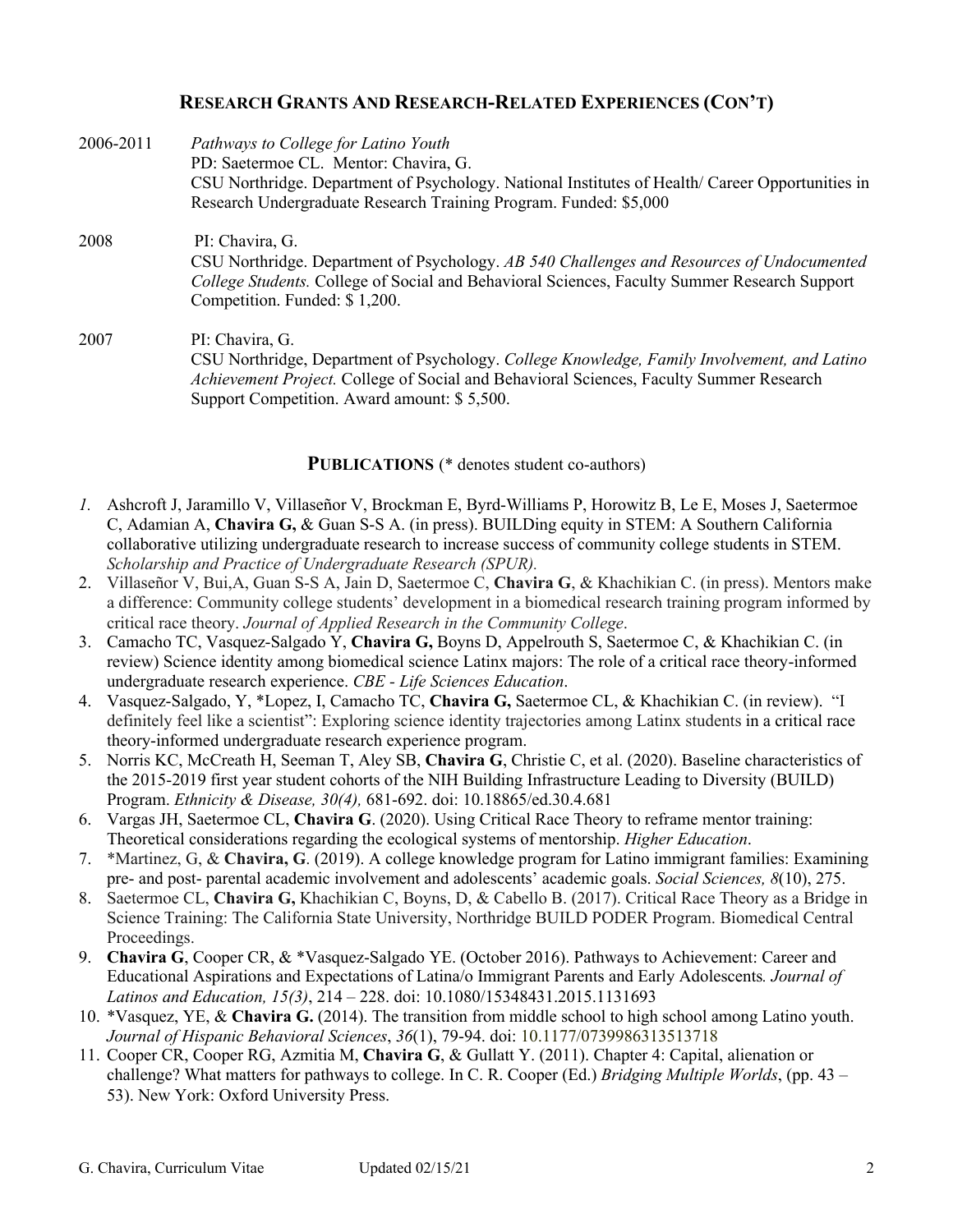**PUBLICATIONS CON'T** (\* denotes student co-authors)

- 12. Cooper CR, **Chavira G**, & Mena D. (2011). Chapter 5: Mismatches, brokers, and gatekeepers: How youth bridge their cultural worlds. In C. R. Cooper (Ed.), *Bridging Multiple Worlds* (pp. 57 – 70). New York: Oxford University Press.
- 13. Cooper CR, Dominguez E, Azmitia M, Holt E, Mena D, & **Chavira G**. (2010). Case 12: Staying on the path toward college. In H. B. Weiss, H. Kreider, M. E. Lopez, & C. M. Chatman-Nelson (Eds.), *Preparing Educators to Engage Families: Case Studies Using an Ecological Systems Framework, (pp. 134 - 141).* Thousand Oaks, CA: Sage.
- 14. Cooper CR, **Chavira G**, & Mena DD. (2005). From Pipelines to Partnerships: A Research Synthesis on How Diverse Families, Schools, and Communities Support Children's Pathways through School. *Journal for Students Placed at Risk.* 10, 407–430.
- 15. Cooper CR, Brown J, Azmitia M, & **Chavira G**. (2005). Mexican immigrant families, schools, community programs, and el buen camino – the good path of life. In T. Weisner (Ed.), *Discovering Successful Pathways in Children's Development: Mixed Methods in the Study of Childhood and Family Life.* Chicago, IL: University of Chicago Press.
- 16. Cooper CR, Cooper RG, Azmitia M, **Chavira G** & Gullatt Y. (2002). Bridging multiple worlds: How African American and Latino youth in academic outreach programs navigate math pathways to college. *Applied Developmental Science, 6*, 73-87.

## **SELECTED PROFESSIONAL PRESENTATIONS** (\* denotes student presenters)

- 1. **Chavira G.** (May 2021) Increasing the pipeline to the doctorate: The case of master's and doctoral universities partnerships. Keynote speaker for the Northwest Partnerships and Pathways Conference.
- 2. Abo-Zena MM, Bravo DY, **Chavira G,** Yoo HCB, Howard LC. (April 2021). Centering anti-racist and antioppressive scholarship: Integrating intersectionality in developmental science. Roundtable for the biennial meeting of the Society for Research in Child Development.
- 1. Abo-Zena MM, Bravo DY, **Chavira G,** Yoo HCB, Howard LC. (November 2020). Becoming an ally and coconspirator in developmental science. Webinar for the Society for Research in Child Development. Available at: https://www.youtube.com/watch?v=4r9-lUxeji8
- 2. \*Silva Benitez, H., \*Pedraza, K., Martinez, B., Vasquez-Salgado, Y., Guan, S.A., & **Chavira, G.** (June 2020). The Latinx student experience: Challenges associated with student-faculty cultural mismatch. Poster presented at the Association for Psychological Science Virtual Poster Showcase.
- 3. **Chavira, G.,** \*Cruz, I., \*Quinonez, Y., & \*Rincon, L. (May 2020). The role of racial microaggressions on STEM students' well-being, academic persistence and aspirations. To be presented at the Society for Research in Child Development Special Topics Meeting, Rio Grande, Puerto Rico. (Conference rescheduled)
- 4. \*Quinonez, Y., \*Paz de la Vega, L., & **Chavira, G.** (May 2020), The experience of racial microaggressions and the cultural congruity on college STEM students. To be presented at the Society for Research in Child Development Special Topics Meeting, Rio Grande, Puerto Rico. (Conference rescheduled)
- 5. \*Quinonez, Y., \*Rincon, L., \*Paz de la Vega, L., & **Chavira, G.** (March 2020). The role of racial microaggressions on STEM students' academic persistence and future goals. To be presented at the Society for Research on Adolescence conference, San Diego, CA. (Conference rescheduled)
- 6. Camacho, T.C. Vasquez-Salgado, Y., Boyns, D.E., Appelrouth, S. & **Chavira, G.** (Oct 2019). The effects of a critical race theory guided research training program on Latinx emerging adults' science identities. Poster presented at the Society for the Study of Emerging Adulthood (SSEA), Toronto, Canada.
- 7. \*Paz de la Vega, L., \*Corvera, C., & **Chavira, G.** (April 2019). The role of parent-adolescent communication on adolescents' achievement motivation. Presented at the Western Psychological Association Convention, Pasadena, CA.
- 8. \*Gonzalez, E., \*Jimenez, W., \*Lopez, I., & **Chavira, G.** (April 2019). The effects of parent occupation and socioeconomic status on Latino students' academic success. Presented at the Western Psychological Association Convention, Pasadena, CA.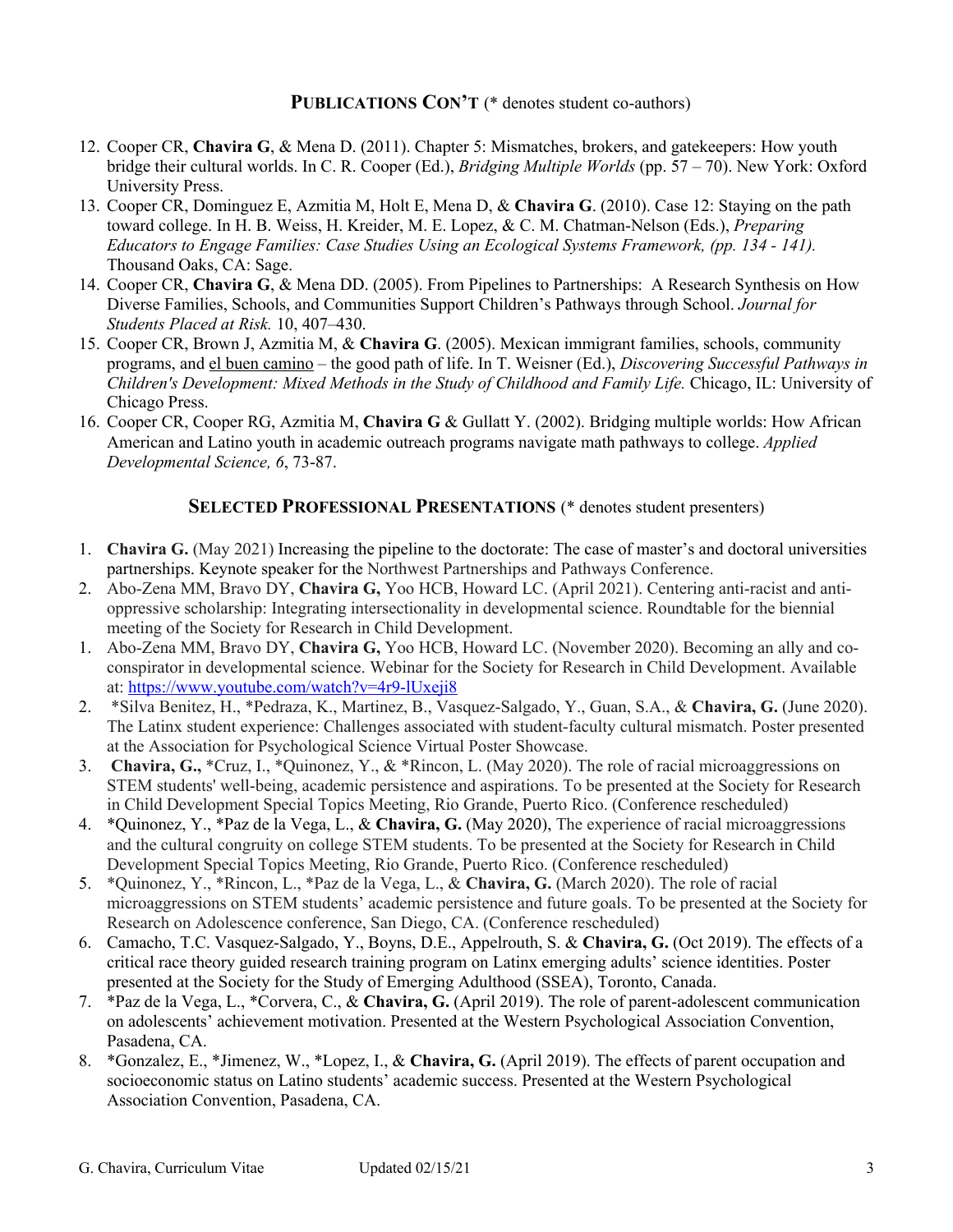#### **SELECTED PROFESSIONAL PRESENTATIONS** (Past five years) (\* denotes student presenters)

- 9. **Chavira, G.,** Saetermoe, C., Khachikian, C., Boyns, D., Appelrouth, S., Salgado-Vasquez, Y., Camacho, T., & Flores, G. (October 2018). Developing a science identity in historically underrepresented students. Poster presented at the annual NIH Diversity Program Consortium Conference, New Orleans, LA.
- 10. Saetermoe., C., & **Chavira, G.** (October 2018). Contextualizing science identity: CSUN BUILD PODER. Oral presentation at the annual NIH Diversity Program Consortium Meeting, New Orleans, LA.
- 11. \* Lopez, I., \*Assadollahzadeh, J. \*Alvarez, K., & **Chavira, G.** (May 2018). Effectiveness of a college knowledge program for Latino parents and Youth. Presented at the Association for Psychological Sciences Convention, San Francisco, CA.
- 12. \*Hernandez, G.H., \*Ekzian, N., \*Yenoki, M., \*Garmanian, D., & **Chavira, G**. (May 2018). The effects of Latino youths' self-concept on attitudes towards delinquency. Presented at the Association for Psychological Sciences Convention, Boston, MA.
- 13. \*Paz de la Vega, L., \*Jimenez, W., \*Gonzalez, E., & **Chavira, G.** (May 2018). The role of parent-child communication and college preparation on adolescents' academic performance. Presented at the Association for Psychological Sciences Convention, Boston, MA.
- 14. \*Ellison, S., & **Chavira, G.** (May 2018). Challenges and resources underrepresented students face in developing a science identity. Presented at the Association for Psychological Sciences Convention, Boston, MA.
- 15. \* Alvarez, K., \*Hernandez, G.H, \*Lopez, I., & **Chavira, G.** (April 2018). The effects of school context on academic performance, well-being, and delinquency in adolescence. Presented at the Western Psychological Association Convention, Portland OR.
- 16. Martinez, G., & Chavira, G. (April 2018). The impact of a college knowledge intervention program on parental academic involvement and adolescent's academic goals. Presented at the Society for Research on Adolescence meeting, Minneapolis, MN.
- 17. **Chavira, G.,** Saetermoe, C., & Khachikian, C. (October 2017). BUILD PODER Summer JumpStart: The development of an entry research summer program. Poster presented at the annual Diversity Program Consortium Conference, Bethesda, MD.
- 18. **Chavira, G. (**October 2017). Hearing student voices the use of qualitative data. Oral presentation at the annual NIH Diversity Program Consortium Conference, Bethesda, MD.
- 19. \*Alvarez, K., \*Hernandez, G., \*Rios, D., \*Lopez, I., & **Chavira, G.** (May 2017). Latino parental involvement and college knowledge as predictors of adolescent education aspirations. Presented at the Association for Psychological Sciences Convention, Boston, MA.
- 20. \*Cisneros, M.J., \*Martinez, G., \*Ekizian, N., \*Yenoki, M., & **Chavira, G**. (May 2017). Latina/o adolescents' and parents' identity influences on adolescents' academic goals and psychological well-being. Presented at the Association for Psychological Sciences Convention, Boston, MA.
- 21. \*Hernandez, G.Y., \*Lopez, I., & **Chavira, G**. (May 2017). Latino parental involvement and academic support: The effects of participating in a pre-college empowerment program. Presented at the Association for Psychological Sciences Convention, Boston, MA.
- 22. \*Lopez, I., \*Carrera, A., \*Hernandez, G., \*Alvarez, K., & **Chavira, G.** (May 2017). Parental Involvement and college knowledge: Differences in parent-child communication and school involvement. Presented at the Association for Psychological Sciences Convention, Boston, MA.
- 23. \*Martinez, G., \*Cisneros, M.J., \*Lopez, M., \*de la Vega, L.P., & **Chavira, G.** (May 2017). Perceived parental involvement and adolescents' academic goals in Latina/o families. To be presented at the Association for Psychological Sciences Convention, Boston, MA.
- 24. \*Cisneros, M.J., Alvarez, K, & **Chavira, G.** (April 2017). Latina/o parents communicating "Funds of Knowledge." Roundtable discussion at the American Educational Research Association Conference, San Antonio, TX.
- 25. **Chavira, G.,** Saetermoe, C. L., & Khachikian, C. (October 2016). Ethnic and scientist identity formation through the lens of Critical Race Theory. Oral presentation for the *Intersection of Ethnic and Scientific Identity*  Session at the SACNAS National Conference, Long Beach, CA.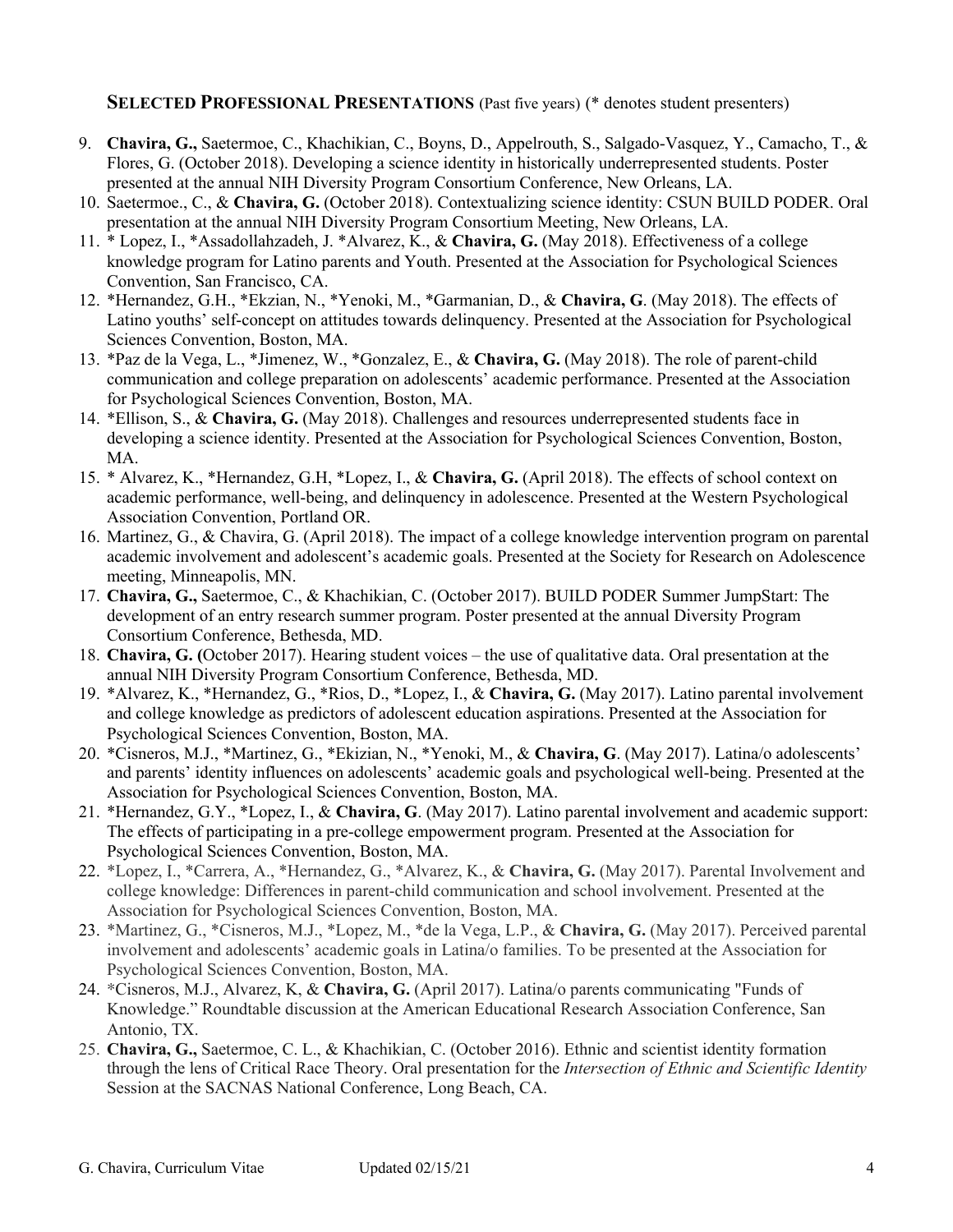#### **SELECTED PROFESSIONAL PRESENTATIONS** (Past five years) (\* denotes student presenters)

- 26. **Chavira, G.,** Cooper, C. R., & \*Vasquez-Salgado, Y. (April 2016). Pathways to achievement: Career and educational aspirations and expectations of Latina/o immigrant parents and early adolescents. Poster presented at the biennial Society for Research on Adolescence, Baltimore, MD.
- 27. \*Cisneros, M., \*Martinez, G., & **Chavira, G.** (April 2016). Latino/a adolescents' academic success: Parents communicating Funds of Knowledge. Poster presented at the biennial Society for Research on Adolescence, Baltimore, MD.
- 28. **Chavira, G.,** & Saetermoe, C. L. (October, 2015). Blending psychology and education: Using Critical Race Theory to transform the biomedical pipeline. Oral presentation for Building Interdisciplinary Collaboration and Diversity in the STEM Workforce: California State University Projects Scientific Session, at the SACNAS National Conference, Washington, DC.
- 29. **Chavira, G.,** Saetermoe, C. L., & Khachikian, C. (May, 2015). Critical Race Theory as a framework for research training and mentoring. Critical Race Studies in Education Association paper presentation, Nashville, TN.

## **CONTRIBUTIONS TO THE UNIVERSITY AND COMMUNITY**

Department of Psychology and College of Social and Behavioral Sciences

| $2004 - present$                      | Member, Department Educational Policies Committee (EPC)                      |
|---------------------------------------|------------------------------------------------------------------------------|
| $2004 - present$                      | Member, General Experimental (Psychological Science) MA Faculty Committee    |
| $2015 - 2016$                         | Member, Personnel Committee                                                  |
| 2014 (Fall)                           | Member, Search Committee (Cultural/Multicultural Psychology – 2 positions)   |
| $2012 - 2014$                         | Member, College Climate Committee (CSBS)                                     |
| $2012 - 2013$                         | Member, Faculty Learning Community (CSBS)                                    |
| $2010 - 2011$                         | Member, Search Committee (Social Psychology $-3$ positions)                  |
| 2010 (Fall)                           | Speaker, IRB Workshop, Graduate Peer Mentor Program                          |
| $2005 - 2012$                         | Member, Psychology Department Awards and Scholarship Committee               |
| $2005 - 2008$                         | Co-Chair, General Experimental Master's Faculty Committee                    |
| 2007 (Fall)                           | Speaker, Graduate Students for Psychological Interventions, Reality Series   |
| 2007 (Spring)                         | Speaker, PSY 493SOC class. Writing an Institutional Review Board Application |
| $2006 - 2007$                         | Member, Search Committee (Developmental Psychology)                          |
| $2005$ (Spring)                       | Speaker, Psi Chi's Career Forum                                              |
| $2004 - 2005$                         | Member, Search Committee (Developmental Psychology)                          |
| University-Wide Committees/Activities |                                                                              |
| $2019$ – present                      | Member, Search and Screen, AVP Research & Sponsored Projects                 |
| $2016 - 2018$                         | Member, Ad-hoc Committee for the Safety and Support of CSUN Students         |
| $2015 - 2018$                         | Member, Committee for Engaging Undergraduate Students in Research (CEUSR)    |
| $2015 - 2018$                         | Member, Association of American Colleges and Universities (AAC&U)            |
| $2014 - 2016$                         | Member, La Raza Alumni Association Advisory Board                            |
| 2014 (Spring)                         | Fill-in Member of Academic Planning Committee (APC) for D. Malmberg          |
| 2013 (Fall)                           | Speaker, Chicana/o Studies Department, Panel on Double Majors                |
| $2010 - 2012$                         | Faculty Senate, College of Social and Behavioral Sciences Senator            |
| $2005 - 2013$                         | Member, Standing Advisory Committee for the Protection of Human Subjects     |
| 2005 (Fall)                           | Speaker, CHS 500: Seminar in Chicana/o Studies, Dr. Juana Mora's class       |
| 2004 (Spring)                         | Speaker, Movimiento Estudiantil Chicana/o de Aztlan Sixth Annual Raza Youth  |
|                                       | Conference                                                                   |

### Academic Community

| 2021             | Reviewer: National Science Foundation: Advancing Informal STEM Learning           |
|------------------|-----------------------------------------------------------------------------------|
| 2020             | Panel Speaker, Becoming an Ally and Co-Conspirator in Developmental Science, SRCD |
| $2020$ – present | Chair, Social Policy Committee, Society for Research on Adolescence               |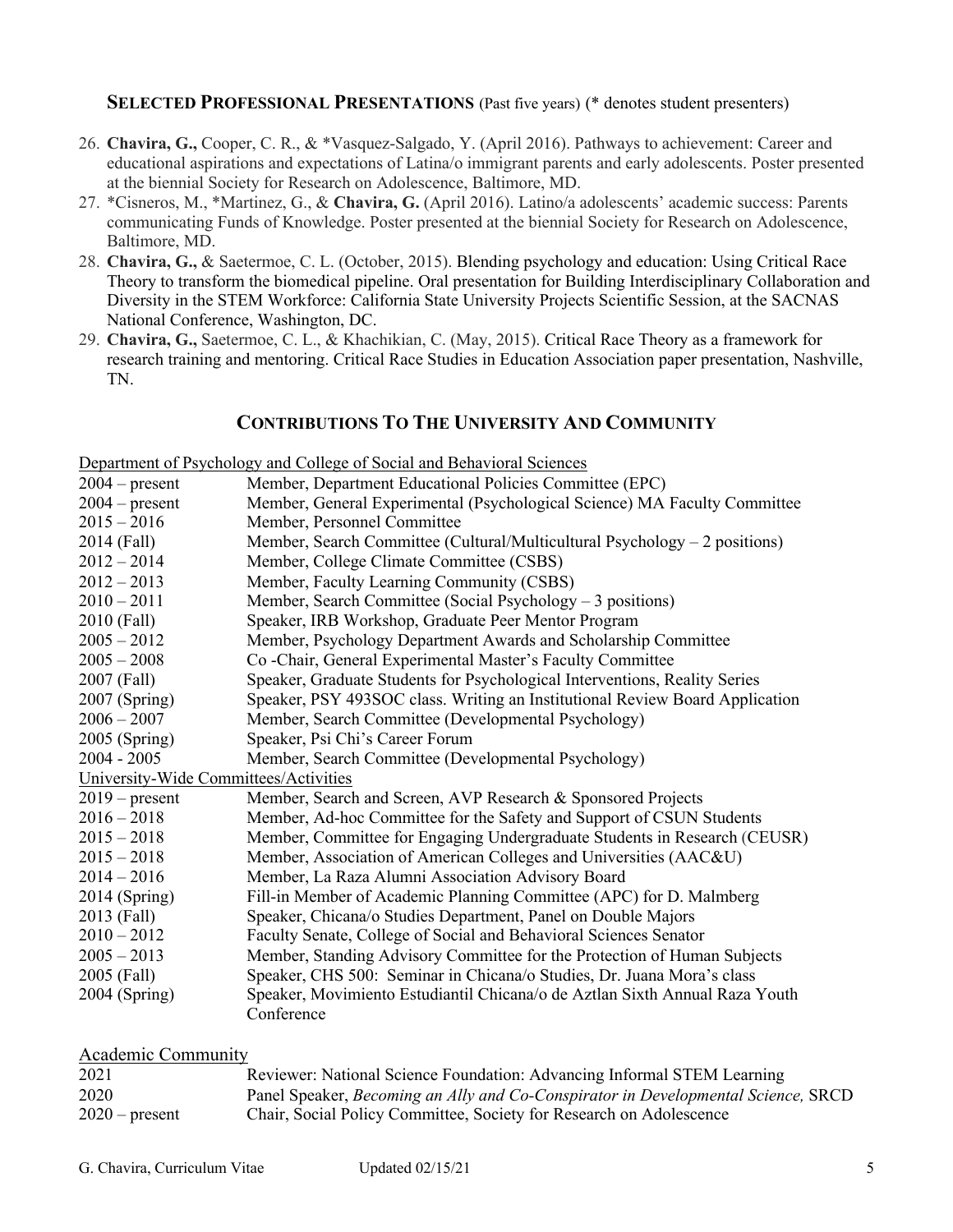| 2020             | Reviewer: Panel 17: Race, Ethnicity, Culture, Context, 021 SRCD Meeting                                                |
|------------------|------------------------------------------------------------------------------------------------------------------------|
| 2020             | Reviewer: National Science Foundation: Advancing Informal STEM Learning                                                |
| 2019             | Reviewer: National Science Foundation: Innovative Technology Experiences for Students<br>and Teachers (ITEST)          |
| $2018 - 2020$    | Co-Chair, Social Policy Committee, Society for Research on Adolescence                                                 |
| $2016 - 2018$    | Chair, Diversity & Equity Committee, Society for Research on Adolescence                                               |
| $2014 - 2019$    | Ad Hoc Reviewer, Journal of Adolescent Research (JAR)                                                                  |
| $2014 - 2017$    | Consulting Editor, APA Journal, Cultural Diversity and Ethnic Minority Psychology<br>(CDEMP)                           |
| $2014 - 2017$    | Ad Hoc Reviewer, Developmental Psychology                                                                              |
| $2012 - 2018$    | Member, Diversity & Equity Committee, Society for Research on Adolescence                                              |
| 2011 (Fall)      | Submission Reviewer, Panel 18: Psychopathology, 2012 SRA meeting.                                                      |
| $2010 - 2018$    | Reviewer: National Science Foundation: Discover Research K-12 program                                                  |
| $2010 - 2018$    | Ad Hoc Reviewer, Journal of Latinos in Education                                                                       |
| $2007 - 2017$    | Ad Hoc Reviewer, Family Relations                                                                                      |
| $2004$ – present | Scholarship Reviewer, CSU Sally Casanova Pre-Doctoral Scholars Program                                                 |
| 2010 (Fall)      | Reviewer: NCMHD, RIMI Subproject Grant Proposals, CSU Northridge                                                       |
| 2010 (Sum)       | Reviewer: Panel 16: Culture, Immigration, Acculturation, & Global Issues, 2011 SRCD                                    |
|                  | Meeting                                                                                                                |
| 2009 (Sum)       | Reviewer Panel 2: Personality, Emotion, & Identity, 2010 SRA meeting                                                   |
| 2009             | Ad Hoc Reviewer, European Journal of Psychology of Education                                                           |
| 2008 (Sum)       | Reviewer, Panel 15: Culture, Immigration, Acculturation, 2009 SRCD                                                     |
| $2006 - 2010$    | Fellowship and Grant Reviewer, University of California All Campus Consortium on<br>Research and Diversity (UC ACCORD) |
| 2006(Su)         | Reviewer, Panel 24: Gender & Ethnicity, 2007 SRCD meeting                                                              |

# Miscellaneous Contributions to the Community

| $2018 - 2019$     | Volunteer, Partnerships to Uplift Communities (PUC) Schools, San Fernando, CA. Teach   |
|-------------------|----------------------------------------------------------------------------------------|
|                   | parent involvement and college preparatory classes to parents.                         |
| $2016 - 2018$     | Volunteer, Meet Each Need with Dignity (MEND), Pacoima, CA. Teach parent               |
|                   | involvement and college preparation classes to MEND parents and adolescents            |
| $2016 - 2018$     | Program Board Member, Meet Each Need with Dignity (MEND), Pacoima, CA                  |
| 2016              | Presenter, Pathways to College: More than one path to success. Presented at the Julian |
|                   | Nava Learning Academy (October, 2016)                                                  |
| 2014              | Presenter, Parent Involvement in High School. CSU Northridge, College Making it        |
|                   | Happen, (February 2014)                                                                |
| $2013 - 2019$     | Speaker for the local organization, Comision Feminil, San Fernando Valley on helping   |
|                   | Latina youth develop a college-going identity                                          |
| 2009              | Co-wrote a grant to Target Community, Andasol Ave. Elem., School award: \$800.         |
| 2007 (Fall)       | Co-authored a grant to the FEDCO Charitable Foundation from the California Community   |
|                   | Foundation, \$2,000 for fieldtrips for students, Andasol Ave Elementary                |
| 2007 (Fall)       | Invited Speaker, CSU Pre-Doctoral Scholars Orientation. Panel on How to Get            |
|                   | the Most Out of the Sally Casanova Pre-Doctoral Scholarship,                           |
| 2007 (Sum & Fall) | Invited Speaker, Radio Station Power 106 FM, Knowledge is Power. Pathways              |
|                   | to College.                                                                            |
| 2007(Sp)          | Invited Speaker, Sylmar Elementary School. "Thinking about Your Future".               |
|                   | Talk for $3-5$ <sup>th</sup> grade students.                                           |